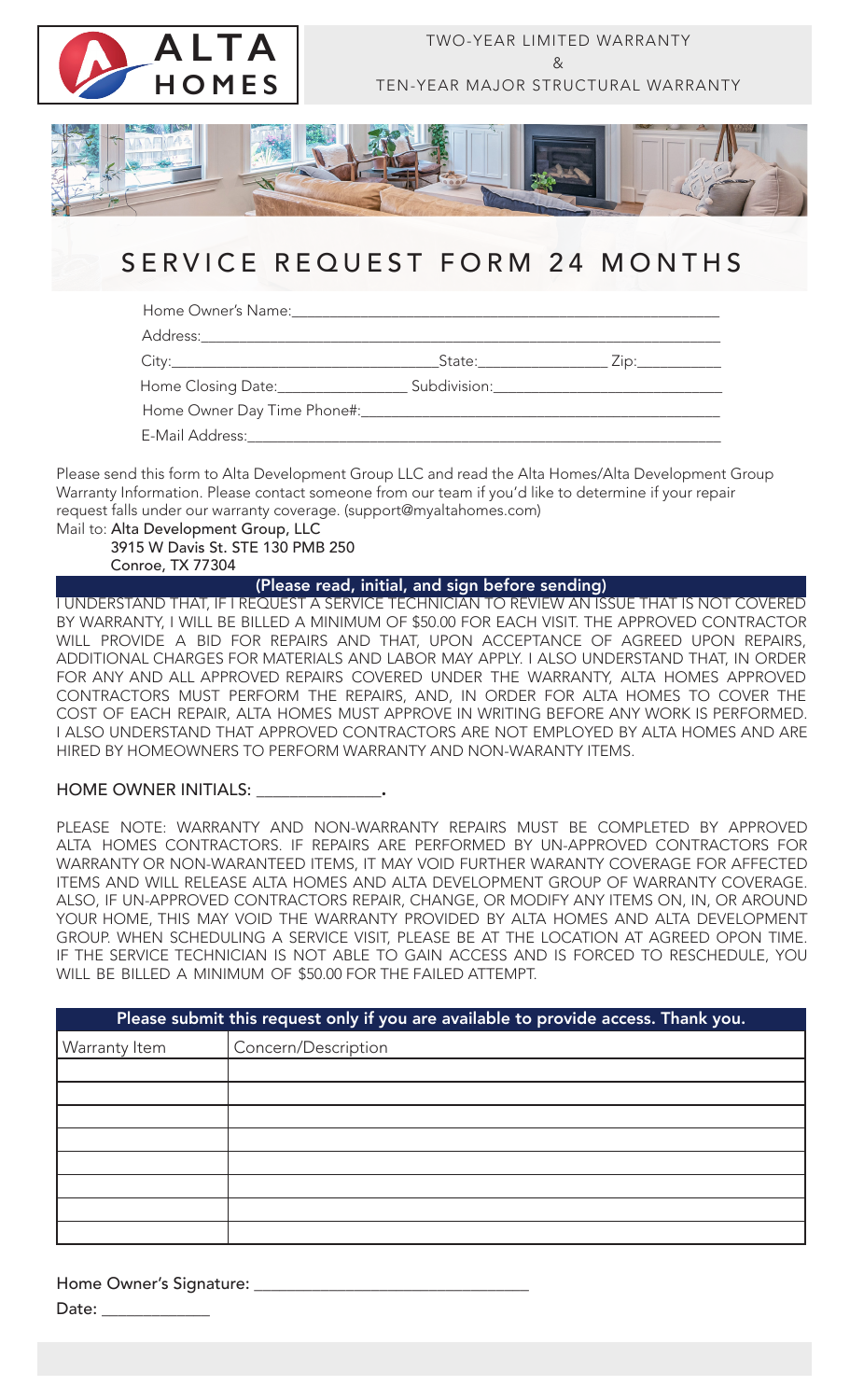

# SERVICE REQUEST FORM 6 MONTHS

Home Owner's Name:

Address:

City:\_\_\_\_\_\_\_\_\_\_\_\_\_\_\_\_\_\_\_\_\_\_\_\_\_\_\_\_\_\_\_\_\_\_\_State:\_\_\_\_\_\_\_\_\_\_\_\_\_\_\_\_\_ Zip:\_\_\_\_\_\_\_\_\_\_\_

Home Closing Date: \_\_\_\_\_\_\_\_\_\_\_\_\_\_\_\_\_\_\_\_\_\_\_\_ Subdivision: \_\_\_\_\_\_\_\_\_\_\_\_\_\_\_\_\_\_\_\_\_\_\_ Home Owner Day Time Phone#:

E-Mail Address:

Please send this form to Alta Development Group LLC and read the Alta Homes/Alta Development Group Warranty Information. Please contact someone from our team if you'd like to determine if your repair request falls under our warranty coverage. (support@myaltahomes.com) Mail to: Alta Development Group, LLC

 3915 W Davis St. STE 130 PMB 250 Conroe, TX 77304

(Please read, initial, and sign before sending)

I UNDERSTAND THAT, IF I REQUEST A SERVICE TECHNICIAN TO REVIEW AN ISSUE THAT IS NOT COVERED BY WARRANTY, I WILL BE BILLED A MINIMUM OF \$50.00 FOR EACH VISIT. I ALSO UNDERSTAND THAT, IN ORDER FOR ANY AND ALL APPROVED REPAIRS COVERED UNDER THE WARRANTY, ALTA HOMES APPROVED CONTRACTORS MUST PERFORM THE REPAIRS, AND, IN ORDER FOR ALTA HOMES TO COVER THE COST OF EACH REPAIR, ALTA HOMES MUST APPROVE IN WRITING BEFORE ANY WORK IS PERFORMED. I ALSO UNDERSTAND THAT APPROVED CONTRACTORS ARE NOT EMPLOYED BY ALTA HOMES AND ARE HIRED BY HOMEOWNERS TO PERFORM WARRANTY AND NON-WARANTY ITEMS.

### HOME OWNER INITIALS:

PLEASE NOTE: WARRANTY AND NON-WARRANTY REPAIRS MUST BE COMPLETED BY APPROVED ALTA HOMES CONTRACTORS. IF REPAIRS ARE PERFORMED BY UN-APPROVED CONTRACTORS FOR WARRANTY OR NON-WARANTEED ITEMS, IT MAY VOID FURTHER WARANTY COVERAGE FOR AFFECTED ITEMS AND WILL RELEASE ALTA HOMES AND ALTA DEVELOPMENT GROUP OF WARRANTY COVERAGE. ALSO, IF UN-APPROVED CONTRACTORS REPAIR, CHANGE, OR MODIFY ANY ITEMS ON, IN, OR AROUND YOUR HOME, THIS MAY VOID THE WARRANTY PROVIDED BY ALTA HOMES AND ALTA DEVELOPMENT GROUP. WHEN SCHEDULING A SERVICE VISIT, PLEASE BE AT THE LOCATION AT AGREED OPON TIME. IF THE SERVICE TECHNICIAN IS NOT ABLE TO GAIN ACCESS AND IS FORCED TO RESCHEDULE, YOU WILL BE BILLED A MINIMUM OF \$50.00 FOR THE FAILED ATTEMPT.

| Please submit this request only if you are available to provide access. Thank you. |                     |  |
|------------------------------------------------------------------------------------|---------------------|--|
| Warranty Item                                                                      | Concern/Description |  |
|                                                                                    |                     |  |
|                                                                                    |                     |  |
|                                                                                    |                     |  |
|                                                                                    |                     |  |
|                                                                                    |                     |  |
|                                                                                    |                     |  |
|                                                                                    |                     |  |
|                                                                                    |                     |  |

Home Owner's Signature: \_\_\_\_\_\_\_\_\_\_\_\_\_\_\_\_\_\_\_\_\_\_\_\_\_\_\_\_\_\_\_\_\_ Date:  $\rule{1em}{0.15mm}$